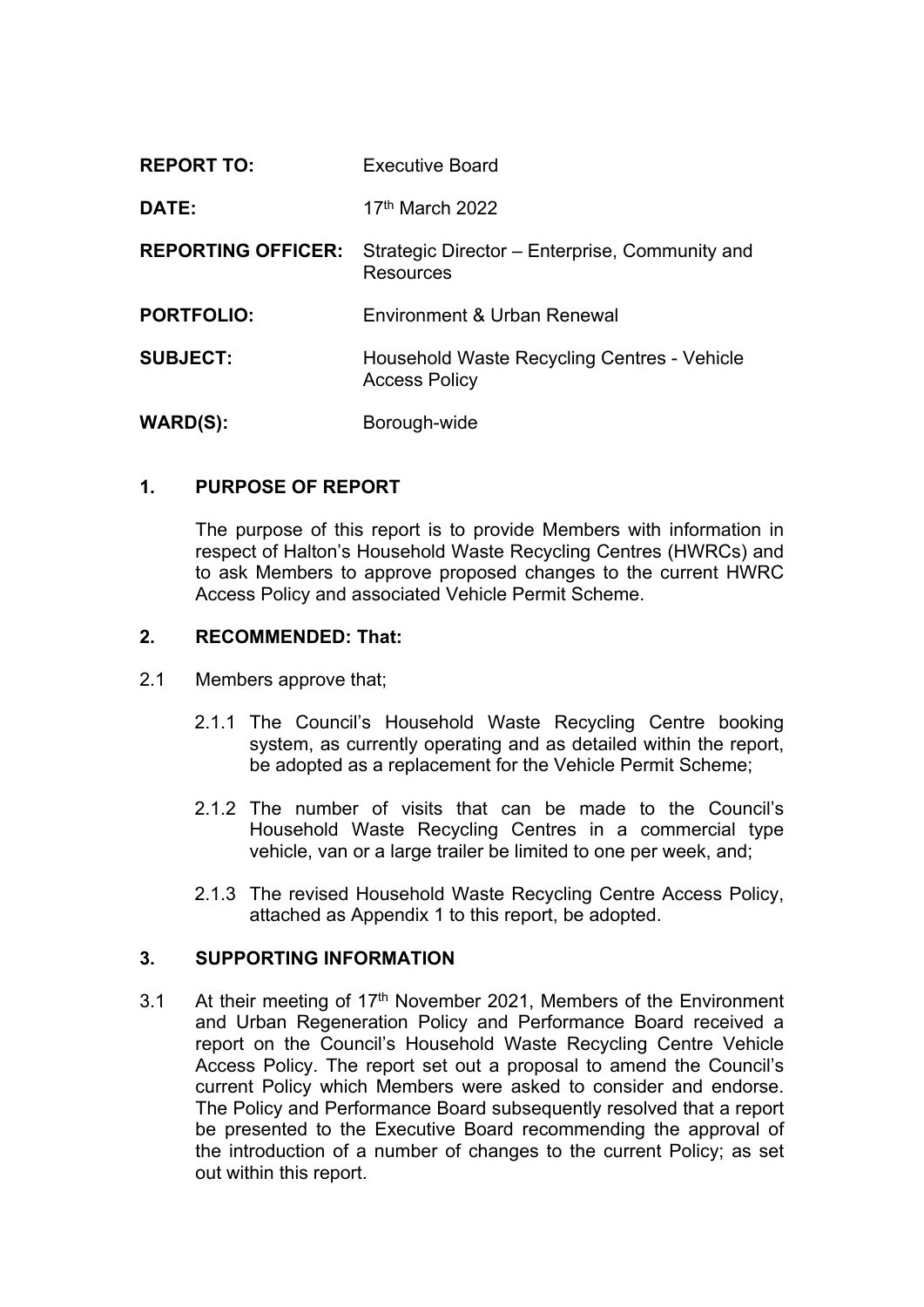- 3.2 In accordance with the requirements of the Environmental Protection Act 1990, the Council has a statutory duty to provide places where residents in its area may deposit their own household waste free of charge. In meeting this duty, the Council provides two Household Waste Recycling Centres (HWRCs); one at Johnson's Lane in Widnes and one Picow Farm Road in Runcorn.
- 3.3 The Council's sites are provided for household waste only and waste generated through commercial operations or 'paid for' services (trade waste) is not permitted. If trade waste is deposited at the Council's HWRCs it would result in the Council incurring additional costs that should be borne by those charging for the removal and disposal of such waste.
- 3.4 In September 2010, the Council's Executive Board approved a Household Waste Recycling Centre Access Policy and the implementation of a Vehicle Permit Scheme (Minute EXB48/2010 refers). The Policy and Vehicle Permit Scheme were introduced to help deter and prevent the depositing of 'trade waste' at the HWRCs by placing controls on access to sites in commercial type vehicles or with large trailers (those between 2 and 3 metres).
- 3.5 Under the Vehicle Permit Scheme, Halton residents who wish to access the sites using commercial type vehicles or with large trailers are required obtain a permit to do so. The scheme provided for two types of Permits as detailed below;
	- 3.5.1 **Annual Permits** available to residents of the borough who **own** a 'commercial-type' vehicle or large trailer and who wish to deposit rubbish, recyclables of smaller segregated household waste items. These permits are valid for one calendar year and allow unlimited visits.
	- 3.5.2 **Temporary Permits** available to residents of the borough who **own or are hiring or borrowing** a 'commercial-type' vehicle or large trailer and who wish to deposit materials other than those described in paragraph 3.4.1, such as bulky waste (furniture etc.), rubble and hardcore, scrap metal (white goods etc.), televisions and large electrical items, wood (fences etc).

*When originally adopted in 2010, the Council's Policy entitled householders to 12 Temporary Permits in a 12 month period, however, in April 2018, the Executive Board approved that the Vehicle Permit Scheme be amended and the number of Temporary Permits that each household would be eligible to receive be reduced from 12 per year to 6 per year (Minute EXB141/2018 refers).*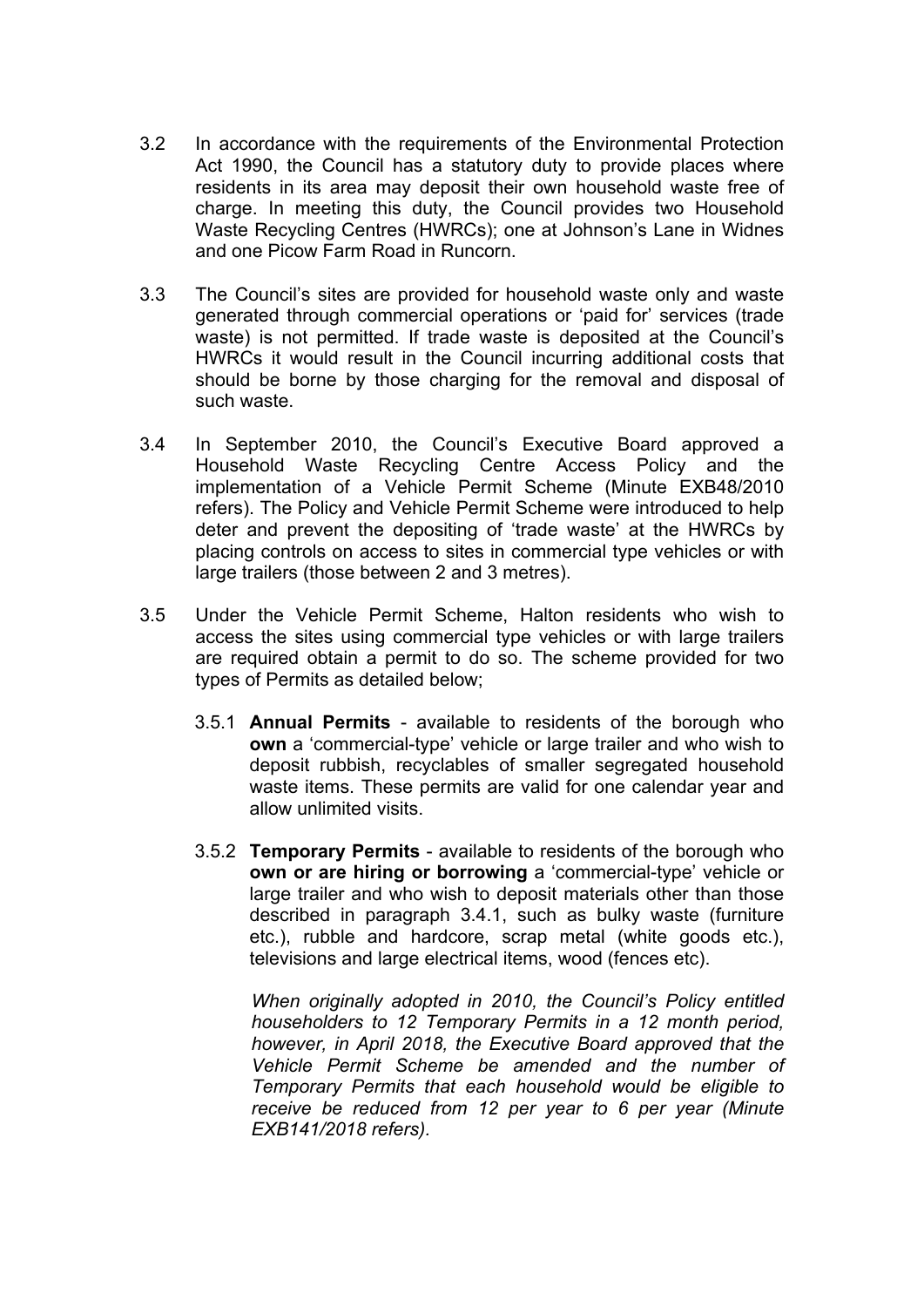- 3.6 On 24th March 2020, following the Government's instructions in respect of non-essential journeys, and given that visits to HWRCs were not one of the four reasons for people being able to leave their home at that time, the Council's two HWRCs were closed. When the sites re-opened on 4<sup>th</sup> May 2020, they were operated in accordance with strict guidelines and control measures that were put in place to ensure compliance with social distancing rules and the safety of staff and site users.
- 3.7 The HWRC control measures included a restriction on the number of vehicles allowed on site at any one time. Access to the centres was also limited to cars only with commercial type vehicles, vans and large trailers being initially excluded from visiting the sites. The reason for this decision was due to the expected high demand and excessive queuing (which proved to be the case) and, given that vans can hold more waste and take longer to unload than cars, allowing vans access would have extended the already predicted lengthy queue times.
- 3.8 The Council began allowing visits to its HWRCs in commercial type vehicles or with large trailers from Monday 13<sup>th</sup> July 2020. The Vehicle Permit Scheme has been suspended since that date, and instead, a HWRC booking system was developed and has been in place to control visits to the sites in certain vehicle types. Initially, a limit was placed on the number of bookings that could be made at each centre per day, however, the daily threshold on visits was never reached at each centre and it is therefore the intention that, moving forward, the limitation on daily bookings be removed.
- 3.9 Bookings to visit a HWRC can be made over the telephone by calling the Council's Contact Centre or by visiting one of the Council's Direct Link shops. Bookings can also be requested by completing an online request form via the Council's website. When requesting a booking, householders must state which HWRC they wish to visit, the date that they intend to do so, and the materials that they will be depositing. Once the request has been verified by a Customer Services Advisor, the booking is made and confirmation is provided to the householder. Site attendants are notified of bookings by way of a report that is automatically generated and sent via email at 4pm each day. The report details the registration number of the vehicles that are booked in for the following day, and the waste types to be deposited by each.
- 3.10 The HWRC booking system was developed in-house. It has worked well and it has been the subject of very little complaint. Indeed, Officers have received comments from some van owners that it is more convenient than the previous paper-based permit scheme. Whilst the paper-based permit scheme worked well, the HWRC booking system is considered to provide increased controls and prevention of abuse as it enables Officers to monitor visits and identify when either a vehicle or a household has used up their 6 'bulky household/DIY waste' visits. If they then attempt to make more than 6 in a 12 month period they are refused entry.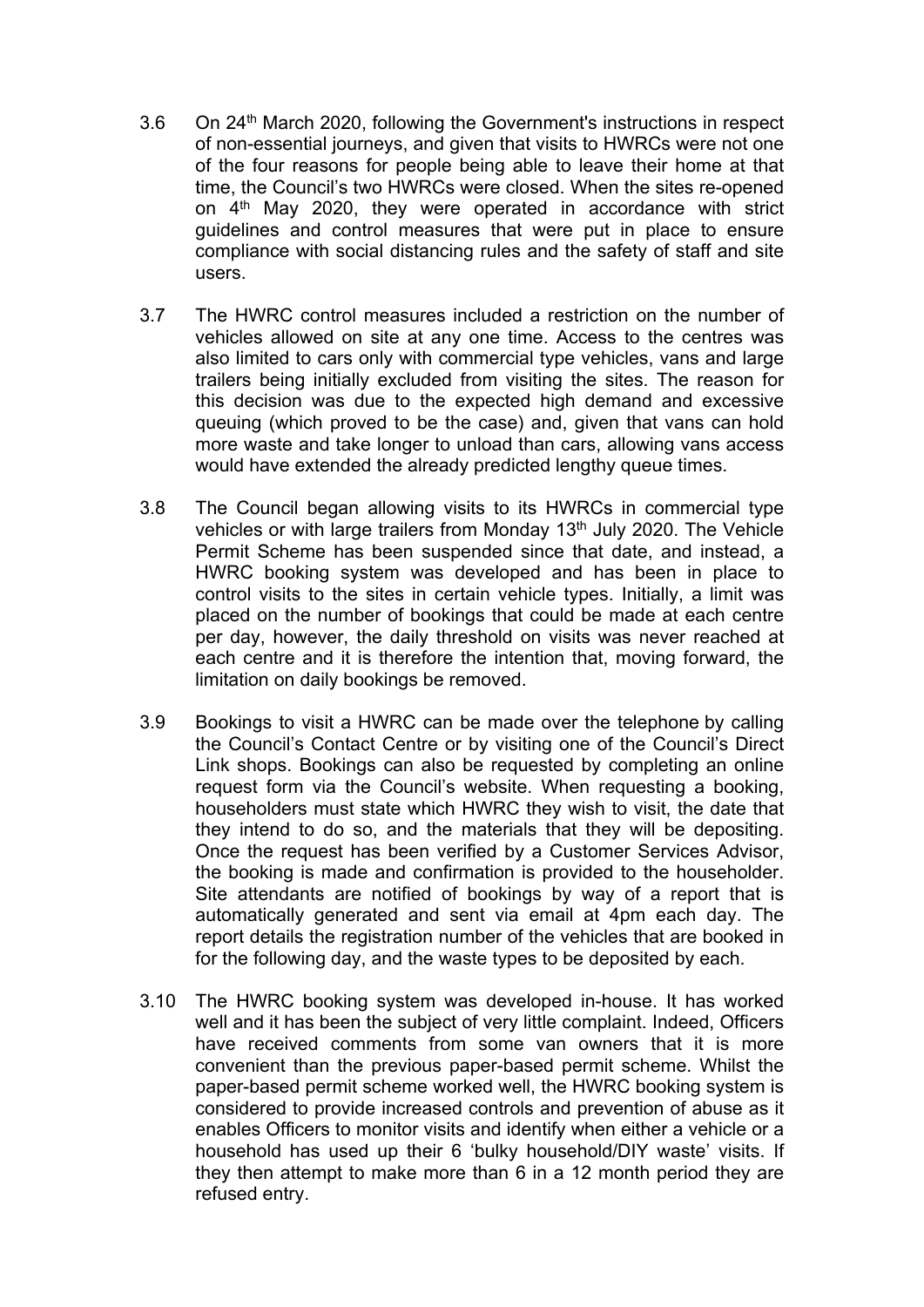- 3.11 The system also allows Officers to monitor the permitted weekly visits for general waste and recyclables. As the daily van booking report produced for site attendants shows the type of waste that an individual should be bringing to the site, if the waste to be deposited is different than the householder had stated when making their booking, (ie they attempt to deposit 'bulky waste' after stating that they were taking 'general waste') they will be challenged by site attendants and the details reported to the Council's Enforcement Officers.
- 3.12 Whilst the HWRC booking system was originally introduced to control the number of vans accessing the HWRCs, and due to the suspension of the Vehicle Permit Scheme, over time, as more vehicles have been permitted onto our HWRCs, and queuing/waiting times have reduced, the booking system is no longer required to control the flow of vans for that purpose. However, it is being recommended that the system be continued. It is accepted that householders are required to make a booking on each occasion that they wish to visit one of the Council's sites, and no 'same day' bookings can be accepted, however, overall, Officers consider that it has proven to be more effective and efficient than the original paper-based Permit Scheme. Further, residents do not need to travel to the Council's One Stop Shops to apply for permits and the requirement to print paper based permits is also eliminated; with the associated costs of doing so being avoided.
- 3.13 In addition to moving away from the Vehicle Permit Scheme and the implementation of the HWRC booking system, one other element of the Household Waste Recycling Centre Access Policy has also not been applied since the sites re-opened. Under the Council's current Policy (as stated in para 3.4.1 above) residents can make unlimited visits in a van or with a large trailer to deposit general waste and recyclable materials, however, since May 2020 visits have been restricted to a maximum of one per week. It is considered that one visit per week to deposit general waste and recyclable materials is sufficient to meet a householder's requirements.
- 3.14 For the reasons outlined within this report, Members are asked to consider and approve that a revised Household Waste Recycling Centre Access Policy, as set out in Appendix 1, be formally adopted.

### **5. FINANCIAL IMPLICATIONS**

5.1 Whilst savings are undeterminable, it is envisaged that the HWRC vehicle booking system and the revised HWRC Access Policy will result in reduced costs being incurred by the Council; as a result of the increased controls with regards to the disposal of 'trade waste' at HWRCs and also from savings realised by moving away from a paperbased vehicle permit scheme.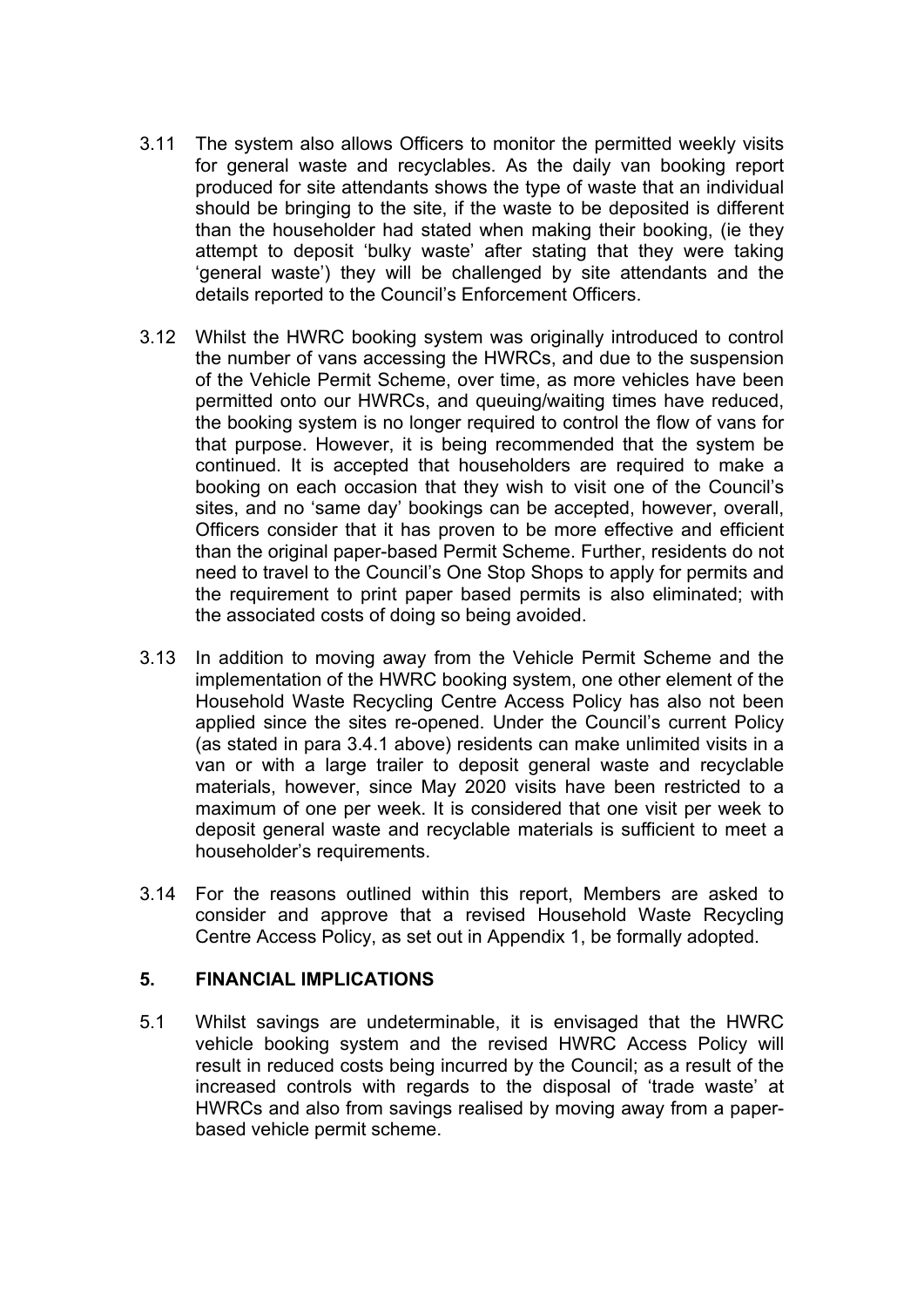# **6. POLICY IMPLICATIONS**

6.1 The proposals contained within this report would constitute changes to existing Council Policy.

## **7. OTHER IMPLICATIONS**

7.1 There are no other implications arising from this report.

# **8. IMPLICATIONS FOR THE COUNCIL'S PRIORITIES**

### **8.1 Children and Young People in Halton**

No direct impact

### **8.2 Employment, Learning and Skills in Halton**

No direct impact

### **8.3 A Healthy Halton**

No direct impact

### **8.4 A Safer Halton**

No direct impact

### **8.5 Halton's Urban Renewal**

No direct impact

### **9.0 RISK ANALYSIS**

9.1 The key risk is that failure to have in place adequate controls to restrict trade waste from entering HWRCs will leave the authority vulnerable to significant additional disposal costs.

# **10.0 EQUALITY AND DIVERSITY ISSUES**

10.1 There are no equality and diversity issues as a result of this report.

### **11.0 LIST OF BACKGROUND PAPERS UNDER SECTION 100D OF THE LOCAL GOVERNMENT ACT 1972**

- 11.1 Executive Board Report Household Waste Recycling Centres Vehicle Permit Scheme and Access Policy - 23rd September 2010
- 11.2 Executive Board Report Household Waste Recycling Centres 19th April 2018
- 11.3 Environment & Urban Regeneration Policy and Performance Board Report - Household Waste Recycling Centres – 17<sup>th</sup> November 2021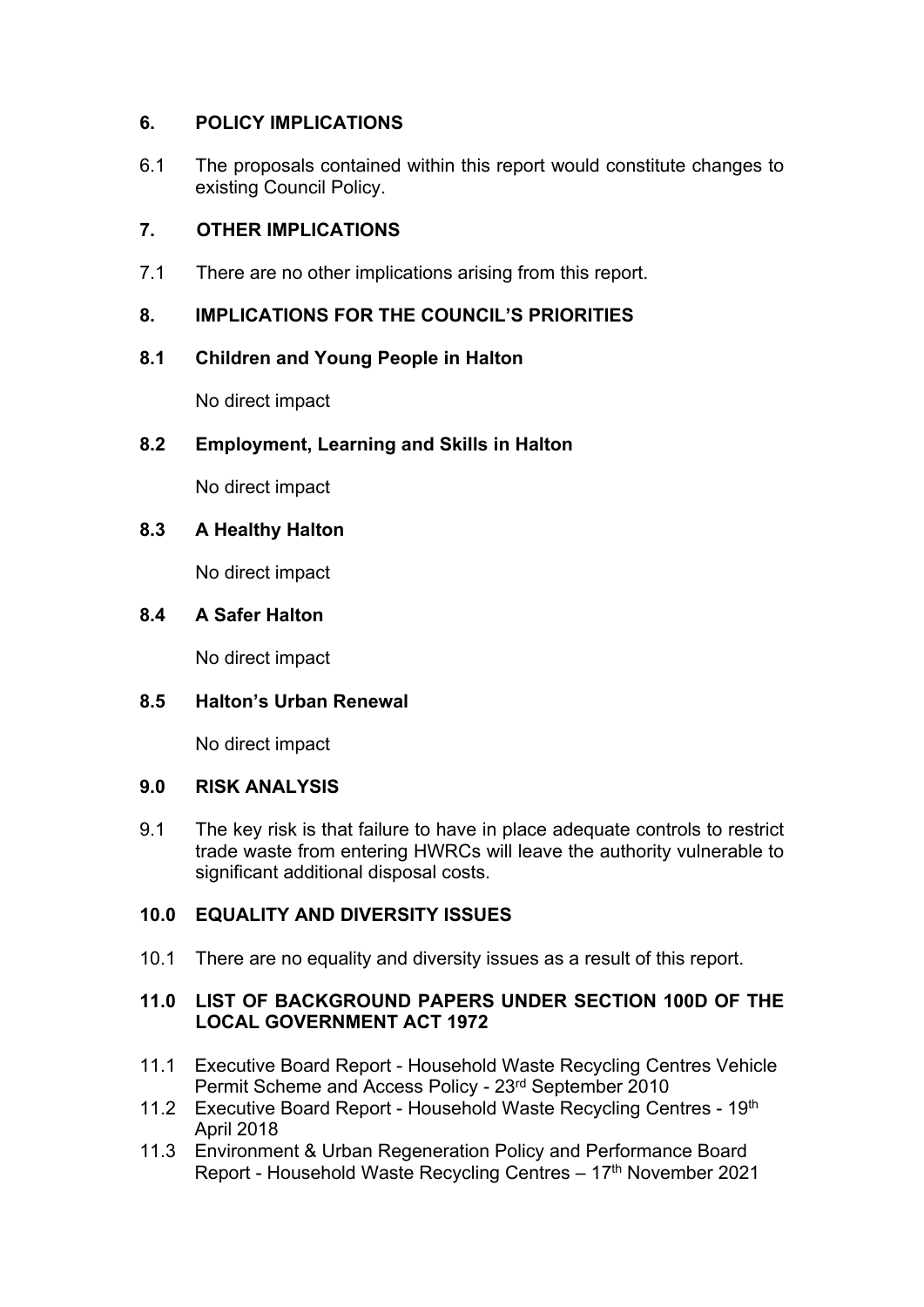# **HALTON BOROUGH COUNCIL – HOUSEHOLD WASTE RECYCLING CENTRE ACCESS POLICY**

- 1. Access to Halton Borough Council's Household Waste Recycling Centres ("HWRCs") will only be allowed when household waste is delivered by:
	- A resident of Halton depositing their own household waste
	- An individual in a car (other than those set out in paragraph 2) with or without a trailer up to 2m long (external box dimensions)
	- An individual, in a vehicle or with a trailer as set out in paragraph 2, who has made, and who has received confirmation from the Council of, a pre-arranged booking to visit a HWRC
- 2. Halton Borough Council ("The Council") shall maintain a Policy which determines the requirements to access its HWRCs in order to ensure the depositing of only household waste. For the purposes of this Policy individuals wishing to access one of the Council's HWRCs to deposit waste using any of the following shall be required to make a pre-arranged booking;
	- any type of van
	- any vehicle without side/rear windows
	- any 'flat back' vehicle
	- any 'pickup' vehicle
	- any estate/hatchback cars with rear seats permanently removed
	- any estate/hatchback cars with blanked-out side/rear windows (not tinted)
	- any trailer over 2m long and not exceeding 3m long external box dimensions (" A Large Trailer")
- 3. Bookings to access a HWRC must be made in advance and no 'same day' bookings will be accepted. Bookings must be made and confirmed by a Council Officer by 3.45pm on the day before the intended visit. For visits on a Saturday, Sunday or Monday, bookings must be made, and confirmed by a Council Officer, by 3.45pm on the preceding Friday.
- 4. Residents who arrive at a HWRC in a vehicle or with a trailer that requires a pre-arranged booking to be made, but who have not made or had confirmation of such a booking, will be turned away.
- 5. When making a booking to visit a HWRC, residents must state whether the type of waste that they intend to deposit is either;
	- i) General household waste, recyclable materials, garden waste or other small recyclable or waste items ("General Household Waste"), or;
	- ii) Bulky household items, furniture, white goods, fencing, DIY waste such as rubble and hardcore, or other large items ("Bulky Household Items")